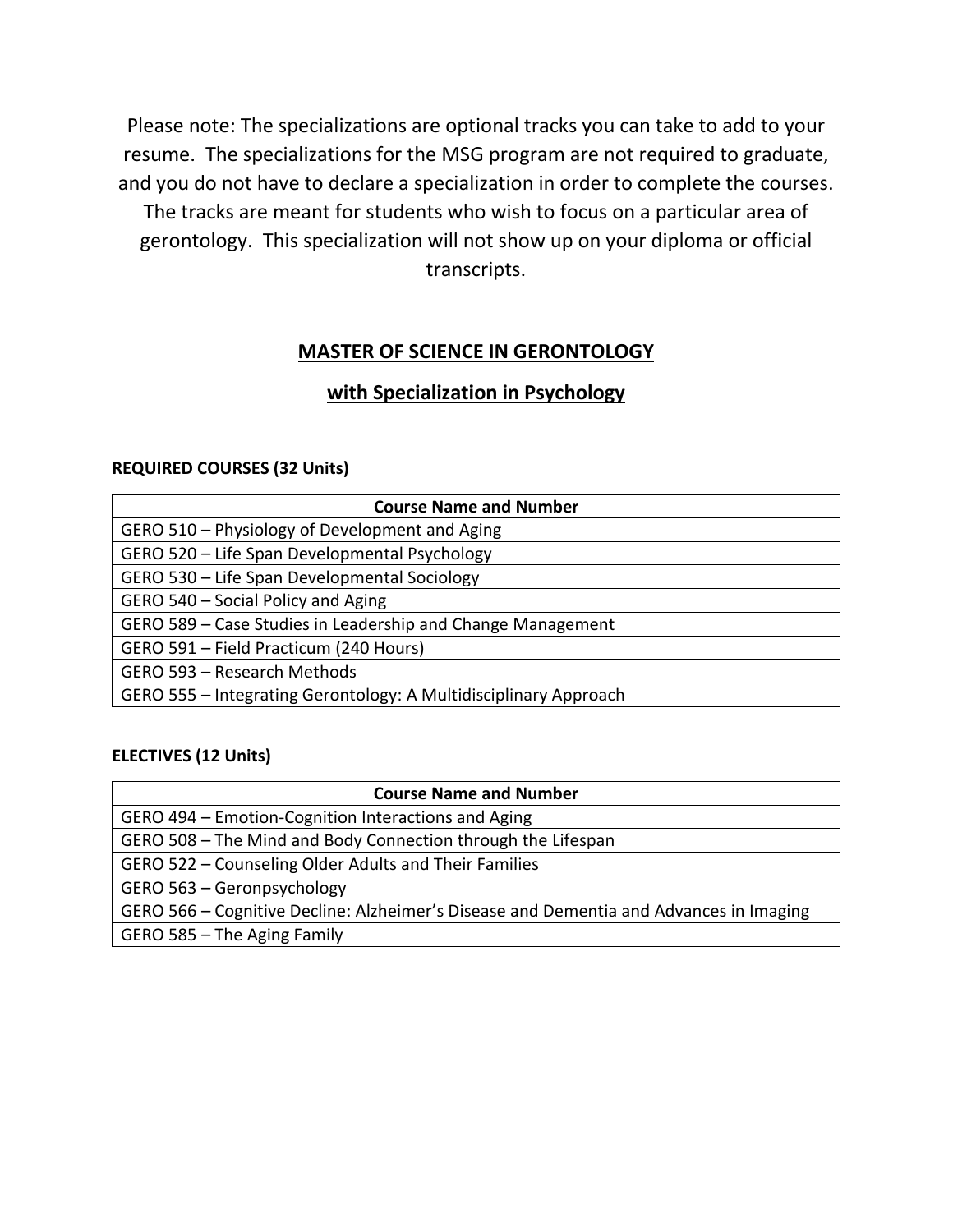# **with Specialization in Care Management**

### **REQUIRED COURSES (32 Units)**

| <b>Course Name and Number</b>                                    |
|------------------------------------------------------------------|
| GERO 510 - Physiology of Development and Aging                   |
| GERO 520 - Life Span Developmental Psychology                    |
| GERO 530 - Life Span Developmental Sociology                     |
| GERO 540 - Social Policy and Aging                               |
| GERO 589 – Case Studies in Leadership and Change Management      |
| GERO 591 - Field Practicum (240 Hours)                           |
| GERO 593 - Research Methods                                      |
| GERO 555 - Integrating Gerontology: A Multidisciplinary Approach |

| <b>Course Name and Number</b>                                                |
|------------------------------------------------------------------------------|
| GERO 501 - Applied Legal and Regulatory Issues in Aging                      |
| GERO 541 - Health Care Delivery Models: Comparative Approaches               |
| GERO 543 – Continuum of Care: Systems Perspective                            |
| GERO 557 - Geriatric Care Management                                         |
| GERO 550 – Administration and System Management in Programs for Older Adults |
| GERO 585 - The Aging Family                                                  |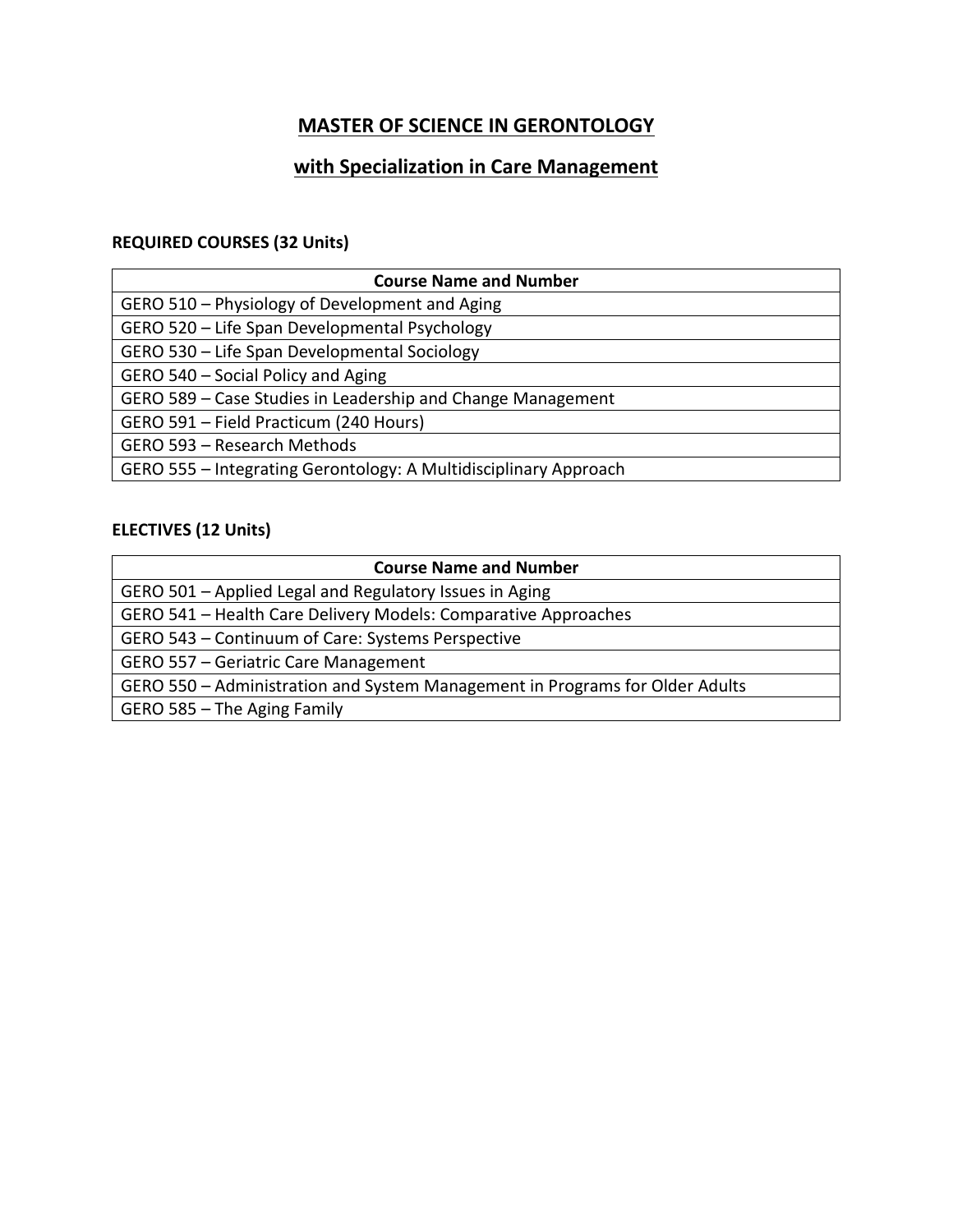## **with Specialization in Nutrition**

#### **REQUIRED COURSES (32 Units)**

| <b>Course Name and Number</b>                                    |
|------------------------------------------------------------------|
| GERO 510 – Physiology of Development and Aging                   |
| GERO 520 - Life Span Developmental Psychology                    |
| GERO 530 - Life Span Developmental Sociology                     |
| GERO 540 - Social Policy and Aging                               |
| GERO 589 – Case Studies in Leadership and Change Management      |
| GERO 591 - Field Practicum (240 Hours)                           |
| GERO 593 - Research Methods                                      |
| GERO 555 - Integrating Gerontology: A Multidisciplinary Approach |

#### **ELECTIVES (12 Units)**

| <b>Course Name and Number</b>                                                                        |
|------------------------------------------------------------------------------------------------------|
| GERO 488 - Food, Culture, Disease, and Longevity in Italy and in the Mediterranean                   |
| GERO 498 - Nutrition, Genes, Longevity and Diseases                                                  |
| GERO 515L* - Food Production and Food Services Management (Prerequisites: Introductory               |
| Food Science and Biochemistry)                                                                       |
| GERO 560* – Micronutrients, Health and Longevity (Prerequisites: Biochemistry and                    |
| Physiology. Student must have a solid understanding of digestion, absorption, and                    |
| metabolism of fat, protein, and carbohydrates.)                                                      |
| GERO 562 - Diseases of Aging with Emphasis on Cardiovascular Disease and Diabetes                    |
| GERO 566 – Cognitive Decline: Alzheimer's Disease and Dementia and Advances in Imaging               |
| GERO 567 - Prevention of Chronic Diseases through Nutrition, Physical Activity and Lifestyle Changes |
| GERO 577 - Food Service and Senior Living (2 units)                                                  |

\*Must have some science and/or nutrition background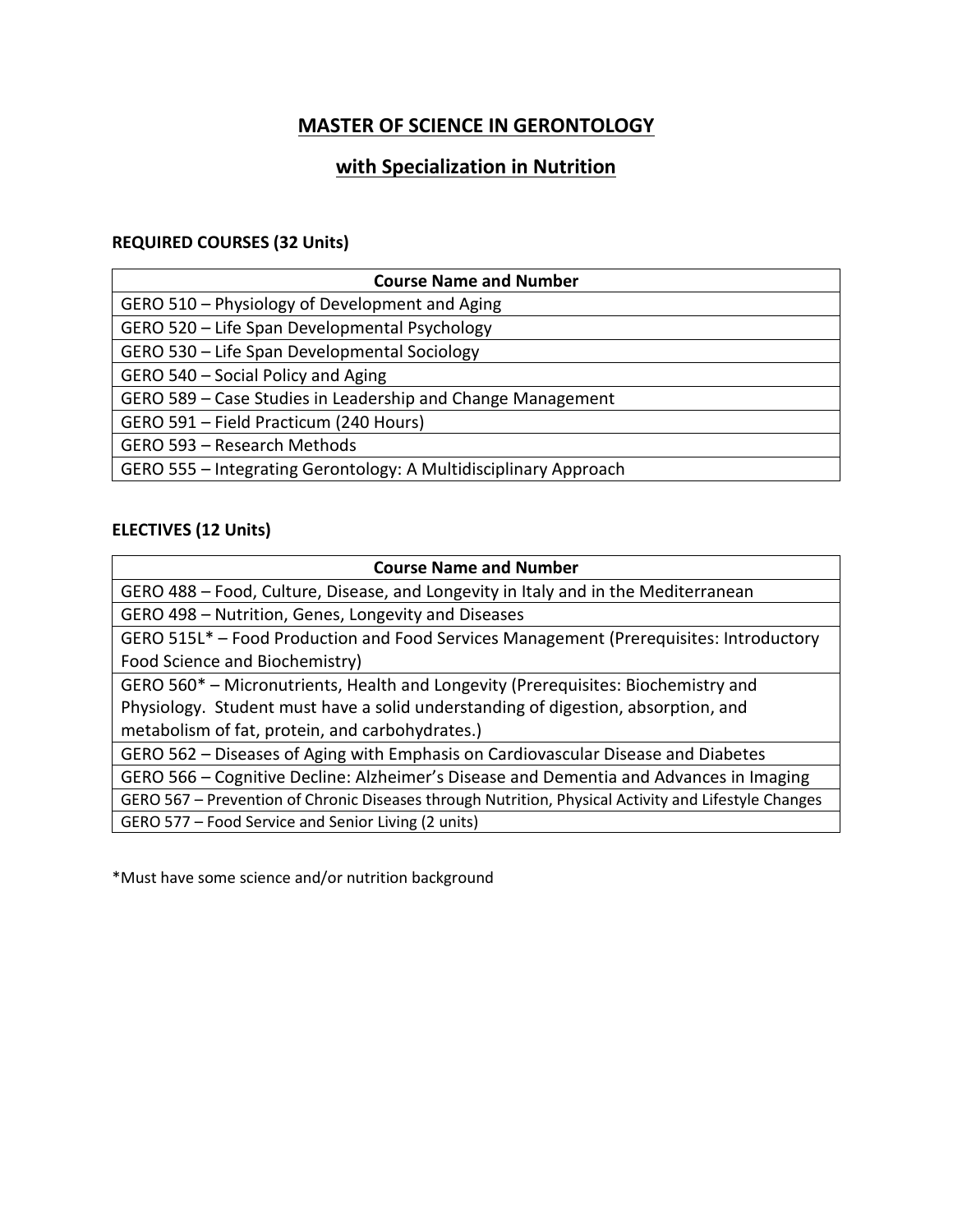## **with Specialization in Entrepreneurship**

### **REQUIRED COURSES (32 Units)**

| <b>Course Name and Number</b>                                    |
|------------------------------------------------------------------|
| GERO 510 – Physiology of Development and Aging                   |
| GERO 520 - Life Span Developmental Psychology                    |
| GERO 530 - Life Span Developmental Sociology                     |
| GERO 540 - Social Policy and Aging                               |
| GERO 589 – Case Studies in Leadership and Change Management      |
| GERO 591 - Field Practicum (240 Hours)                           |
| GERO 593 - Research Methods                                      |
| GERO 555 - Integrating Gerontology: A Multidisciplinary Approach |

### **ELECTIVES (12 Units Minimum)**

| <b>Course Name and Number</b>                                                |
|------------------------------------------------------------------------------|
| GERO 501 - Applied Legal and Regulatory Issue in Aging                       |
| GERO 502 - Marketing and Shifts in Consumer Decision Making                  |
| GERO 504 - Current Issues in Aging Services Management                       |
| GERO 506 - Technological Innovations in Aging (Gerontechnology)              |
| GERO 541 - Health Care Delivery Models: Comparative Approaches               |
| GERO 550 – Administration and System Management in Programs for Older Adults |
| GERO 565 - Novel Technologies in Aging and Assisted Living                   |
| GERO 574 – Leadership and Management in Senior Living (3 units)              |
| GERO 576 – Finance and Senior Living (3 units)                               |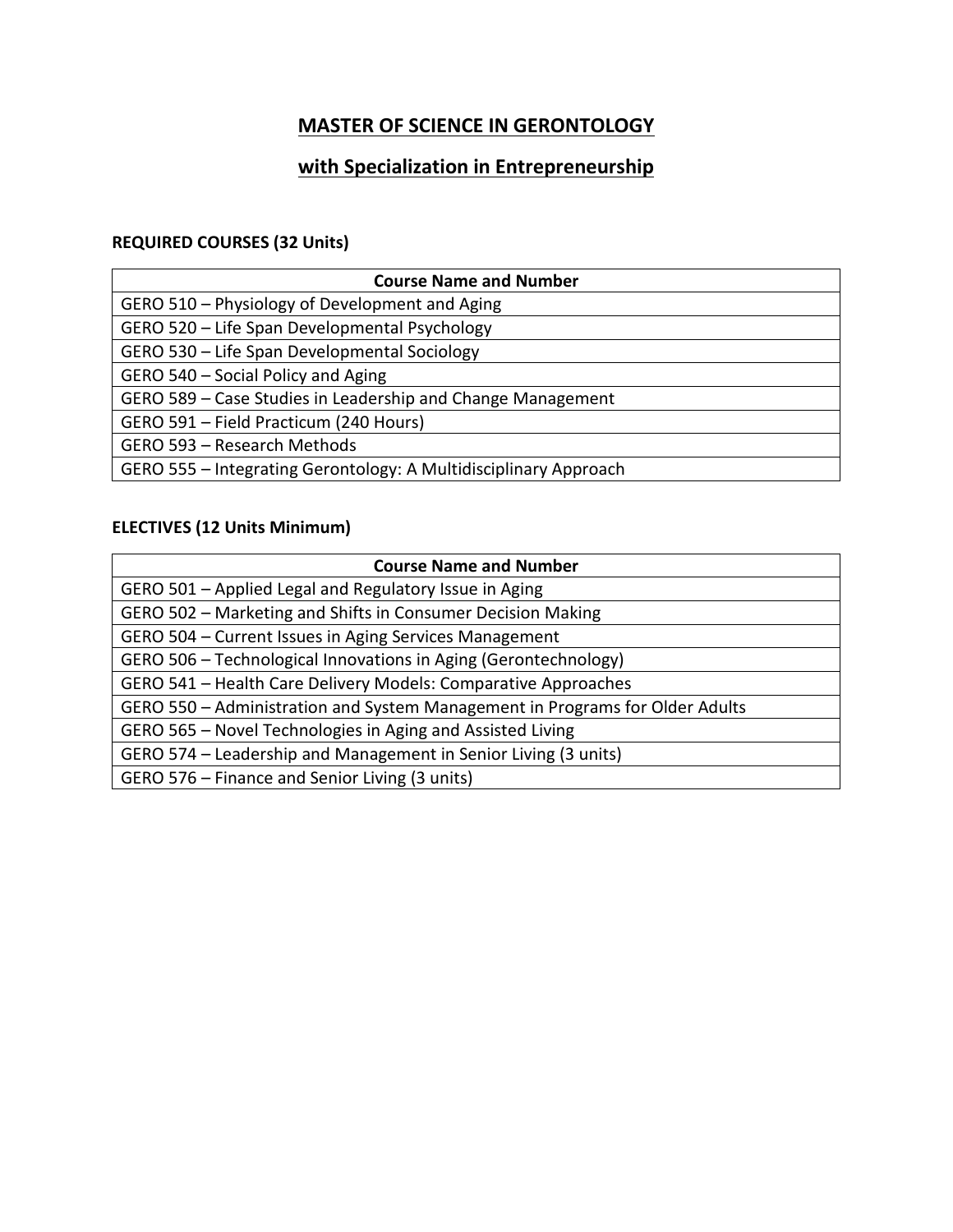## **with Specialization in End of Life**

#### **REQUIRED COURSES (32 Units)**

| <b>Course Name and Number</b>                                    |
|------------------------------------------------------------------|
| GERO 510 - Physiology of Development and Aging                   |
| GERO 520 - Life Span Developmental Psychology                    |
| GERO 530 - Life Span Developmental Sociology                     |
| GERO 540 - Social Policy and Aging                               |
| GERO 589 - Case Studies in Leadership and Change Management      |
| GERO 591 - Field Practicum (240 Hours)                           |
| GERO 593 - Research Methods                                      |
| GERO 555 - Integrating Gerontology: A Multidisciplinary Approach |

### **ELECTIVES (12 Units Minimum)**

| <b>Course Name and Number</b>                                                          |
|----------------------------------------------------------------------------------------|
| GERO 493 – Longevity and Death among Ancient and Modern European Population (2 Units)  |
| GERO 507 - End of Life Care                                                            |
| GERO 522 - Counseling Older Adults and Their Families                                  |
| GERO 566 – Cognitive Decline: Alzheimer's Disease and Dementia and Advances in Imaging |
| GERO 585 - The Aging Family                                                            |
|                                                                                        |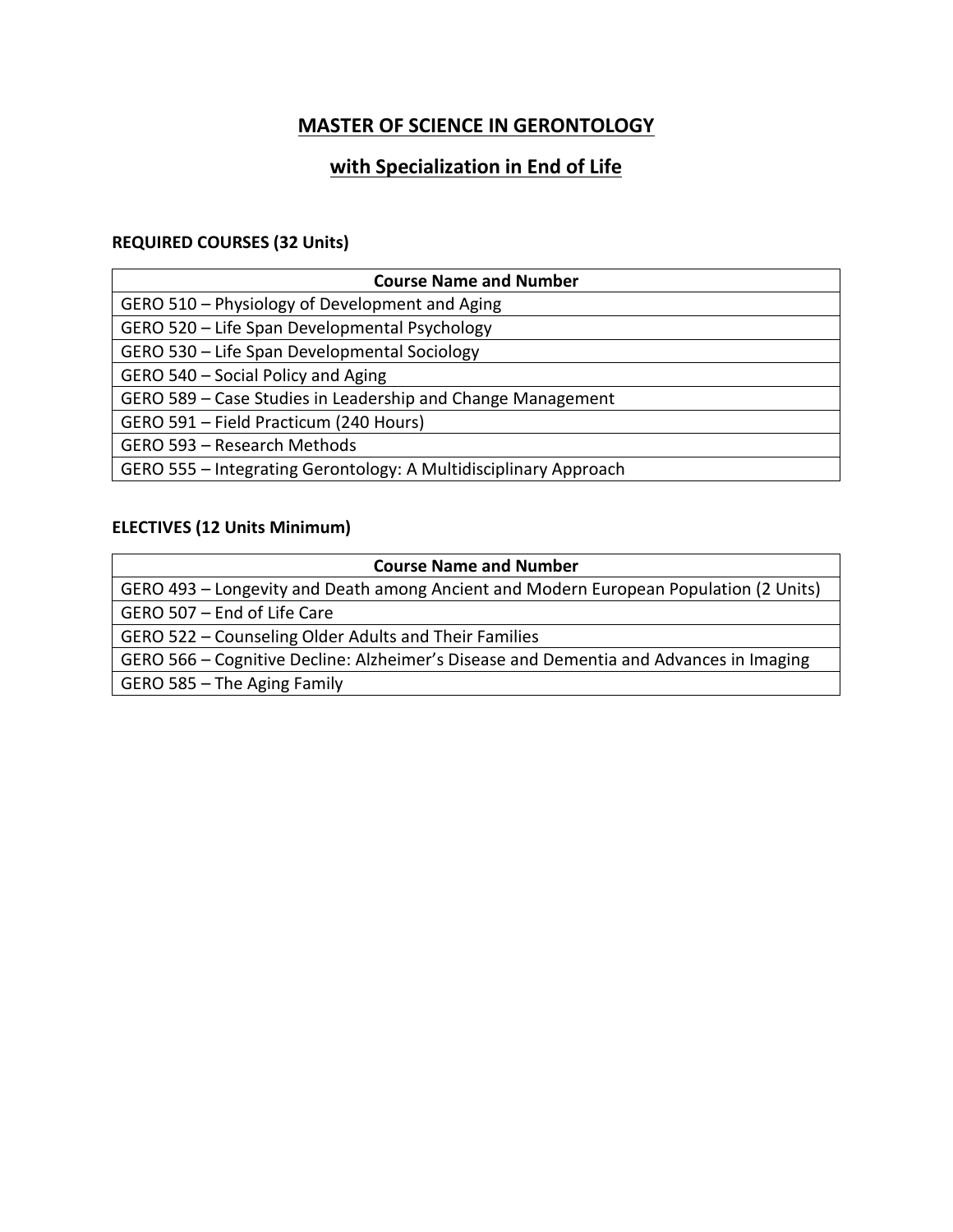# **with Specialization in Geriatric Care**

# **REQUIRED COURSES (32 Units)**

| <b>Course Name and Number</b>                                    |
|------------------------------------------------------------------|
| GERO 510 - Physiology of Development and Aging                   |
| GERO 520 - Life Span Developmental Psychology                    |
| GERO 530 - Life Span Developmental Sociology                     |
| GERO 540 - Social Policy and Aging                               |
| GERO 589 - Case Studies in Leadership and Change Management      |
| GERO 591 - Field Practicum (240 Hours)                           |
| GERO 593 - Research Methods                                      |
| GERO 555 - Integrating Gerontology: A Multidisciplinary Approach |

| <b>Course Name and Number</b>                                                                        |
|------------------------------------------------------------------------------------------------------|
| GERO 507 - End of Life Care                                                                          |
| GERO 522 - Counseling Older Adults and Their Families                                                |
| GERO 557 - Geriatric Care Management                                                                 |
| GERO 564 - Multiple Chronic Conditions and Older Adults                                              |
| GERO 567 - Prevention of Chronic Diseases through Nutrition, Physical Activity and Lifestyle Changes |
| GERO 568 - Adaptive Age-Friendly Environments and Injury Prevention                                  |